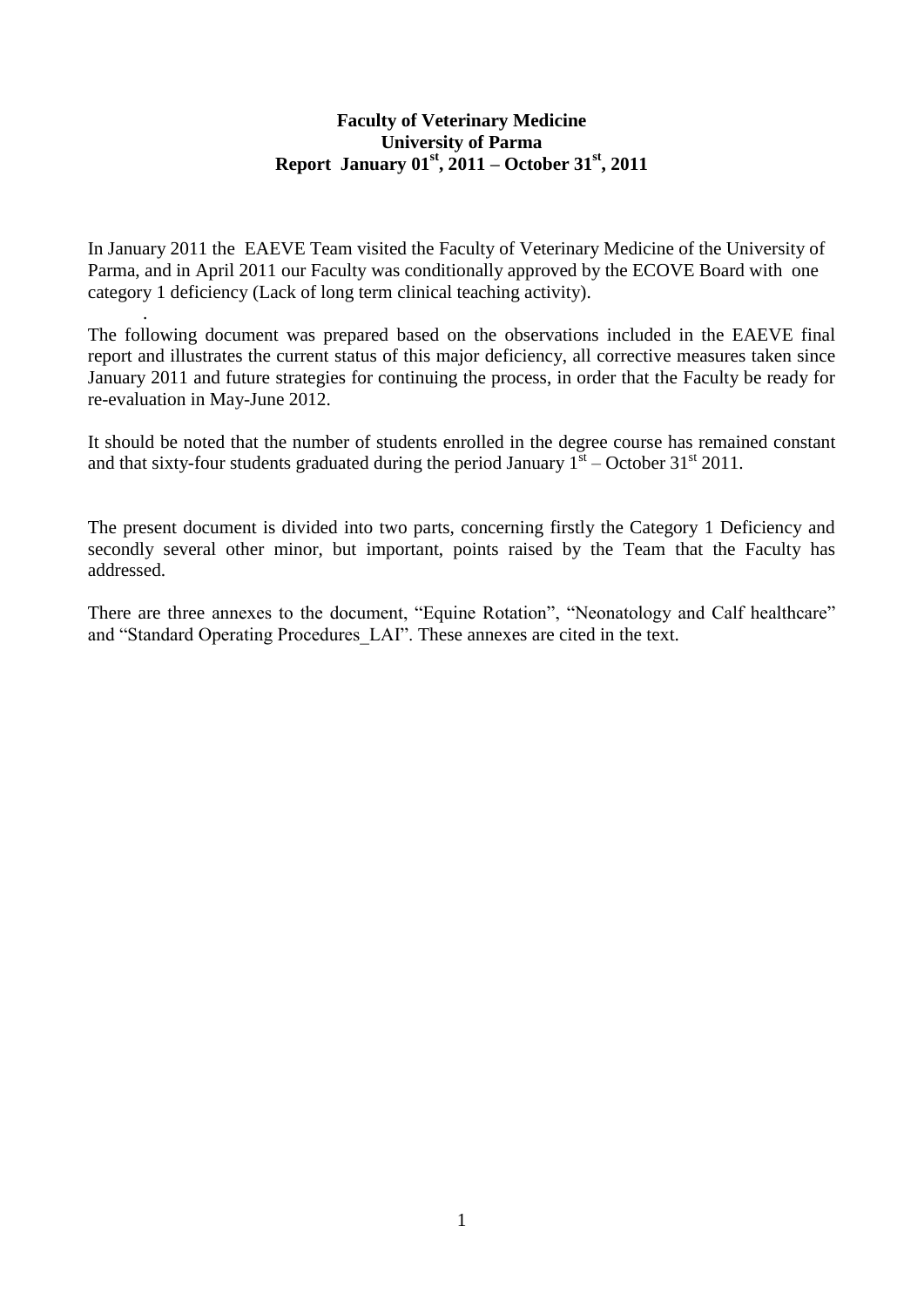# I. **CATEGORY 1 DEFICIENCY:CURRENT STATUS OCTOBER 31st , 2011**

Page 35 of the Final Report by the EAEVE Commission states:

….*All elements are present for clinical teaching and for delivering appropriate services according to guidelines and we commend the Faculty for effort and investments which have provided all required elements prior to the evaluation. However, some of those elements have been created or been instituted only very recently. Examples are: the 24/7 Emergency Service and Intensive Care Unit for companion animals, the Mobile Clinic, the Small Animal Hospitalisation service, the Large Animal Isolation Unit, teaching in Equine Surgery and medicine with the aid of contract professors and the re-built Necropsy Facility. Therefore, although premises, equipment and personnel are now fully functional, case numbers in the listed services are building up only since such a short period that at the time of the on-site visit, those numbers, although clearly on the rise, have still to be considered below acceptable levels. The team judges this as one single major deficiency although we have evidence, that within an acceptably short period of time the numbers will fulfill requirements in the listed areas; the very recent addition of the contract professors is an additional strong indicator for swift normalisation of the present situation. We therefore suggest awarding "conditional approval" to the Faculty of the University of Parma, with the expectation that case numbers within the listed services will reach expected levels within a reasonable period of time."*

This was then confirmed by the ECOVE, who granted "conditional approval" to the Faculty.

#### Final Report, p. 39

*Cat. 1 def confirmed by ECOVE: Lack of established long-term clinical teaching activity and related lack of case load as result of the very recent outsourcing of teaching activity and the very recent installation of emergency service, hospitalisation service and ambulatory clinic.*

Below is a point-by-point description of the current status and future strategy for these services.

#### **24/7 Emergency Service and Intensive Care Unit for companion animals**

The 24/7 emergency service and intensive care unit for companion animals has been fully operative since January 2011. The service was closed for 1 week  $(7<sup>th</sup>-13<sup>th</sup>$  August, 2011) due to the obligatory closure of all University facilities, imposed by the Rector. Personnel for the service included 11 permanent staff from Internal Medicine, Surgery, Obstetrics and Animal Reproduction and Diagnostic Imaging and 10 contract professors, of which 2 exclusively for surgical emergencies. The service is divided into 2 shifts (day shift/night shift). During night shifts and weekends, 1 contract professor and two students involved in Professional Training ―Tirocinio‖ are present and 1 permanent clinical staff member for each discipline is on call.

During the day shift, from 08.00 to 20.00, 1 clinician works exclusively in emergency admittance and 1 in intensive care, assisted by at least 4 students involved in Professional Training "Tirocinio". During the night shift, 1 clinician is responsible for both services, with the assistance of two students. From Monday to Friday, the day shift activity also includes specialist visits by permanent staff clinicians and students involved in Professional Training ―Tirocinio‖, who are divided up into groups of sixteen that are then divided into the 4 clinical rotations mentioned above.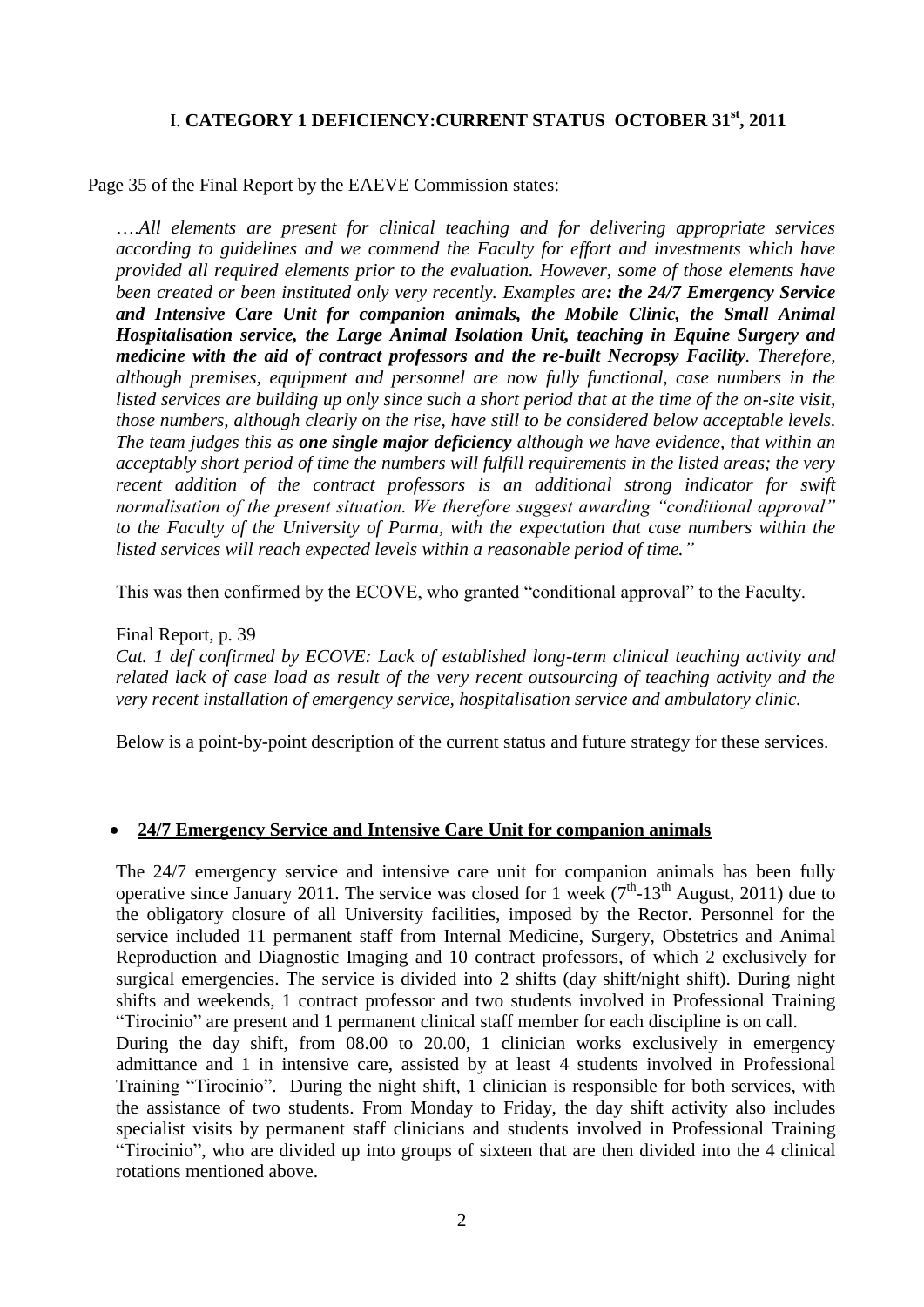Clinicians on contract cost approximately 78,000 Euro for a nine-month period. Funds come from the hospital earnings, Departmental funds and University financing.

In order to maintain/increase case load, the 24/7 emergency service and intensive care unit has been publicized on the Home page of the University and Departmental websites, through the distribution of brochures to all clients and through the local media. The Faculty has also organized informational tours to local high schools.

The Faculty is currently under negotiations with the municipal shelter for stipulating a longterm service contract for emergency services. Other contracts are still active, including specialist visits for municipal shelters (supported by funds from the Emilia-Romagna Region) and sterilization/neutering of stray cats (supported by funds from the Municipality of Parma).

|               | Number of patients - Emergency 24/7<br>Jan. 1st – Oct. 28th, 2011 | Number of patients -<br>Emergency 24/7<br>Nov. 1st – Dec. $31^{st}$ , 2010* |
|---------------|-------------------------------------------------------------------|-----------------------------------------------------------------------------|
| <b>DOGS</b>   | 125                                                               |                                                                             |
| <b>CATS</b>   |                                                                   |                                                                             |
| <b>HORSES</b> |                                                                   |                                                                             |

Table 1. Case Load Emergency 24/7

\* SER page 216 "A 24-hr emergency service has been activated, beginning November 2010". Data were not included in the SER because it was printed and sent to EAVE Secretary six weeks before the visit scheduled for 17<sup>th</sup> -21<sup>st</sup>, January 2011. The case load was taken from the VTH clinical records.

Each student involved in the 24/7 Emergency Service and Intensive Care Unit for companion animals actively participates in case management, from the initial clinical evaluation and admittance, the entire diagnostic process and therapeutic regime, all under the supervision and guidance of the head clinician on duty.

#### **Small animal hospitalization service**  $\bullet$

The activity of the Small animal hospitalisation service is structured in the same way as the Emergency service, including the exposure of each student to the cases handled. Indeed, the two services are parallel and complementary.

|             | Case $load$ – consultations                  |                      | Number of patients – Hospitalized            |                      |  |  |
|-------------|----------------------------------------------|----------------------|----------------------------------------------|----------------------|--|--|
|             | Jan. $1st$ -<br>Oct. 28 <sup>th</sup> , 2011 | 2010<br>SER page 215 | Jan. $1st$ -<br>Oct. 28 <sup>th</sup> , 2011 | 2010<br>SER page 215 |  |  |
| <b>DOGS</b> | 5071                                         | 1977                 | 176                                          | 68                   |  |  |
| <b>CATS</b> | 1178                                         | 599                  | 261                                          | 4                    |  |  |
|             |                                              | $\sim$               |                                              |                      |  |  |

Table 2. Case Load SA Hospitalisation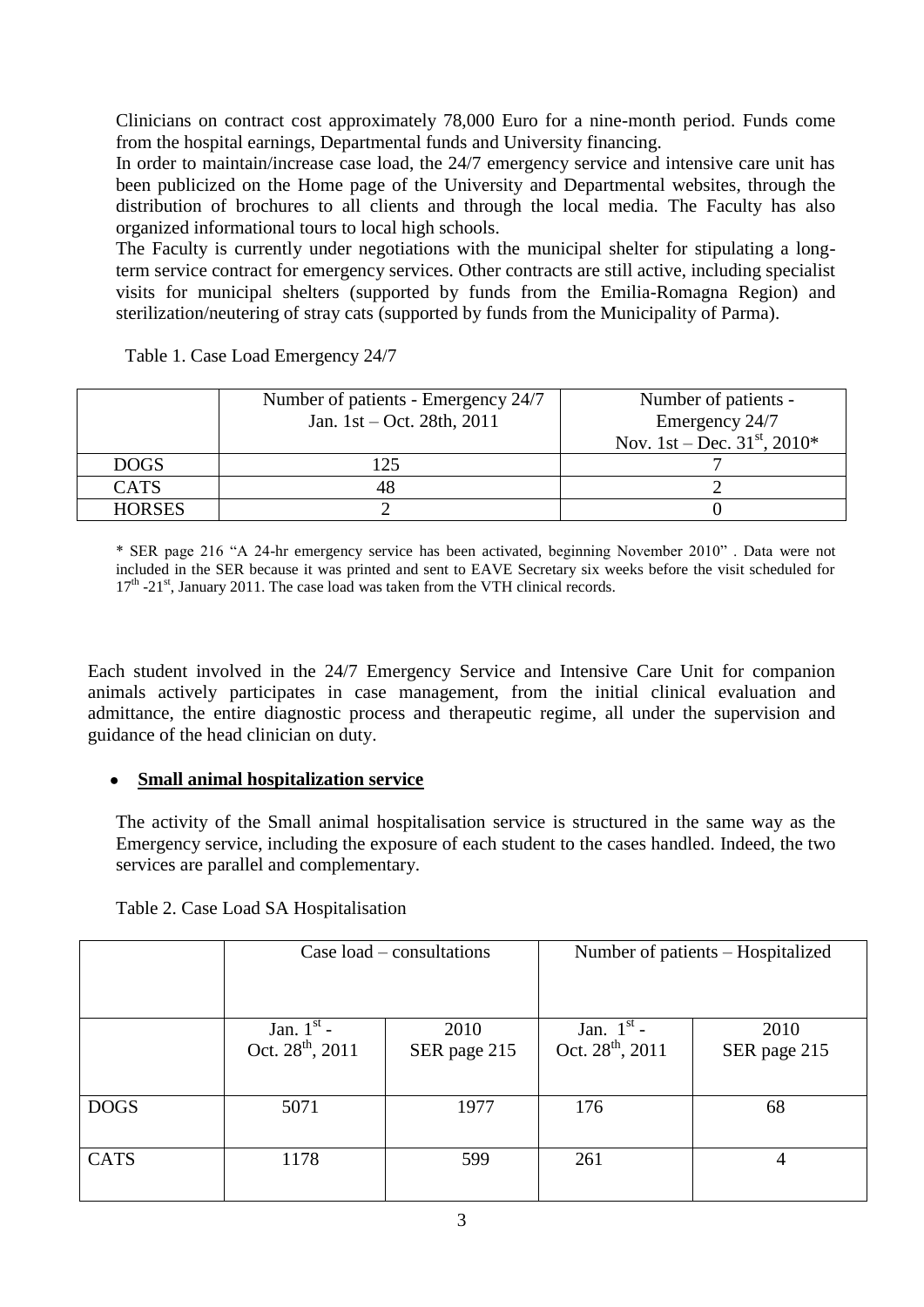The initiatives aimed at increasing case load are the same as those described above for the 24/7 emergency service, including the on-going contracts with the municipal shelter and the Emilia-Romagna region.

## **Mobile clinic**

Students are taken to farms with the Faculty Mobile Clinic accompanied by Faculty Teaching Staff in different disciplines. Contact Professors (CPs) use their own vehicles to transport small groups, or more often, individual students, for practical teaching.

Students are equipped with personal protection devices. Farm visits are carried out in collaboration with farm veterinarians and farmers. Activity is recorded both in the teachers' register and in the student's log book. Further registers are kept which records all teaching activity carried out with the CPs. These registers are held in the Dean's office.

Mobile clinic activities are reserved for the students in "Tirocinio".

Table 3 reports case load numbers for Mobile Clinic and external teaching activity with CPs for the period  $1<sup>s</sup>$  January – 31<sup>st</sup> October, 2011.

During the period Jan.  $1<sup>st</sup>$ , 2011-Oct.  $31<sup>st</sup>$ , 2011 (40 weeks), the Faculty Mobile Clinic was active for 28 weeks and 22 swine farms and 8 cattle farms were visited. Each visit involved at least 4 students.

#### Bovine herd health management.

During the above period, 1080 cattle were visited individually and each student was responsible for at least one of these actions:

- general physical examination
- blood sampling
- milk sampling
- rectal examination and faecal collection
- hoof examination and treatment.

Observed pathologies and diseases were discussed and preventive measures proposed.

#### Swine Herd health management

Activities on swine farms were carried out on 1600 individual animals. Students carried out at least one of the activities listed below:

- single animal and herd examinations
- blood and faecal sampling
- intramuscular injections
- vaccinations.

When necessary, necropsies were also carried out on the farms. Observed pathologies and diseases were discussed and preventive measures proposed. During this period, each student handled approximately 25 pigs.

Teachers from Animal Production also took the students in "Tirocinio" to pig farms to carry out ultrasound diagnosis of pregnancy for a total amount of 800 sows. Each student diagnosed approximately 12-13 sows.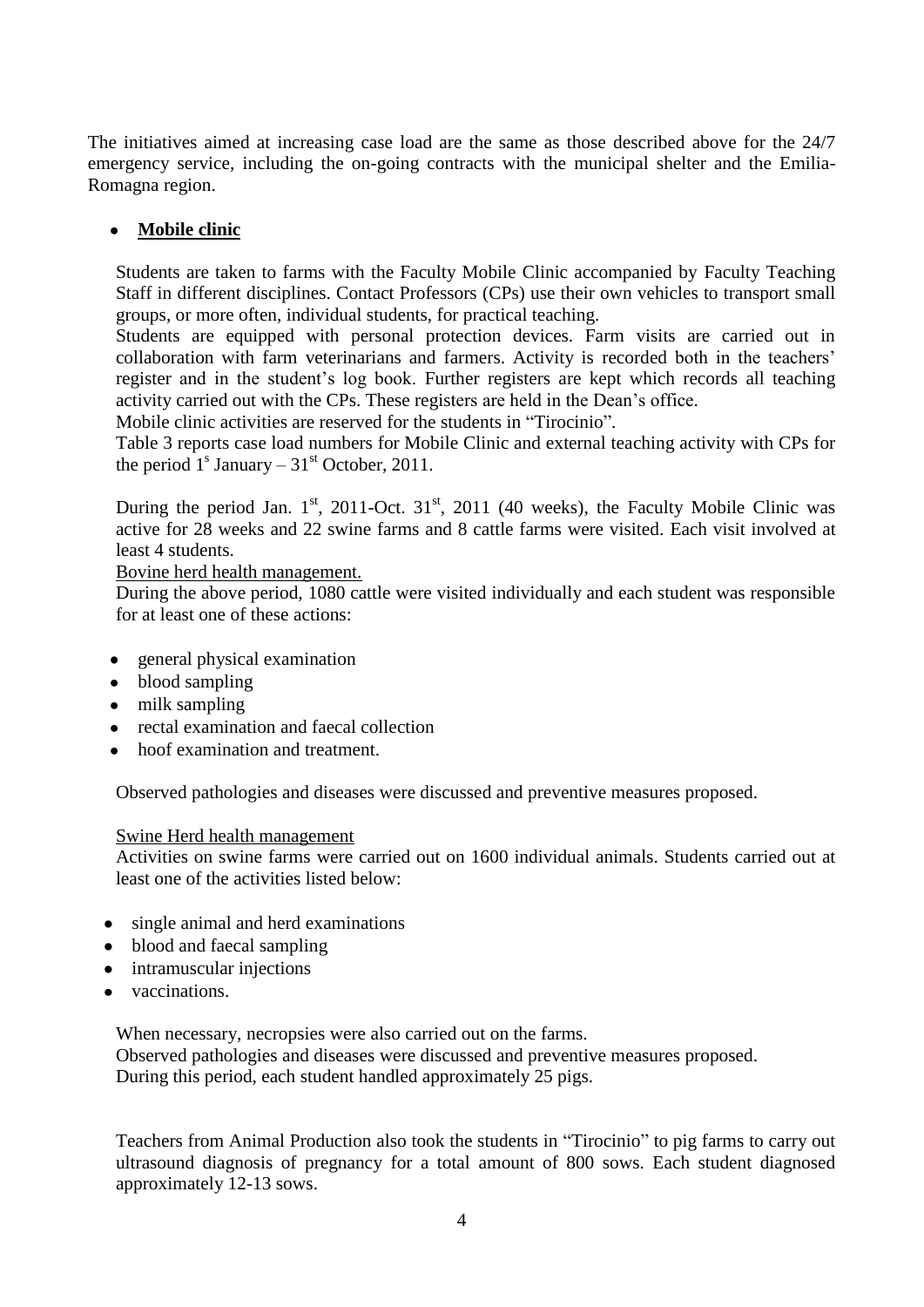### Bovine Obstetrics.

Teachers took the students in Tirocinio to several large, intensive dairy farms for practical teaching. Under the teachers' supervision, each student performed a complete gynaecological and ultrasound examination on his/her own. Students had to diagnose pathological states and propose specific treatment. The case load for practical activity in bovine obstetrics was 1266 animals examined during the period January-October, 2011 and each student handled no less than 50 clinical cases. Records of all these cases are on register in the electronic database of the Teaching Hospital.

Table 3. Number of cases seen by the mobile clinics in 2011 compared with those in the past three years

|               | Number of cases |       |      |      |  |  |
|---------------|-----------------|-------|------|------|--|--|
| Species       | 2011            | 2010  | 2009 | 2008 |  |  |
| <b>Bovine</b> | 6741            | 960*  | 158  | 1063 |  |  |
| Equine        | 633             | $84*$ | 8    |      |  |  |
| Swine         | 2400            | 258*  |      |      |  |  |

\* data from SER tables 7.4a and 7.4b, page 217-218.

#### Wildlife management.

During the period of "Tirocinio" in Animal Production, students were taken to a nearby Regional Park to conduct census of wild ungulate populations and to learn and apply the principles of wildlife conservation and National Park management.

All the activities described above will continue throughout the academic year 2011-2012 and in the future; contracts with all the CPs have been renewed to support the teaching in Mobile Clinic.

### **Large animal isolation unit**

All activities carried out in the Large Animal Isolation unit follow Standard Operating Procedures, which were already in place during the previous visit (see Annex 1). Since the facility has been operative, animals of different species have been isolated due to suspicion of an infective disease state, due to the presence of diarrhoea, respiratory signs or neurological symptoms. Students must follow the guidelines laid out in the SOPS, under the supervision of the teacher, usually a member of permanent or junior staff from the Teaching Hospital. Students carry out clinical examinations, take samples and follow diagnostic procedures in the laboratory.

| <b>Species</b> | Animals recovered/total days*<br>Large Animal Isolation<br>Jan. $1^{\text{st}}$ – Oct. 28 <sup>th</sup> , 2011** |
|----------------|------------------------------------------------------------------------------------------------------------------|
| Equine         | 2/21                                                                                                             |
| <b>Bovine</b>  | 7/385                                                                                                            |
| Swine          | 10/430                                                                                                           |

Table 4. Case Load LAI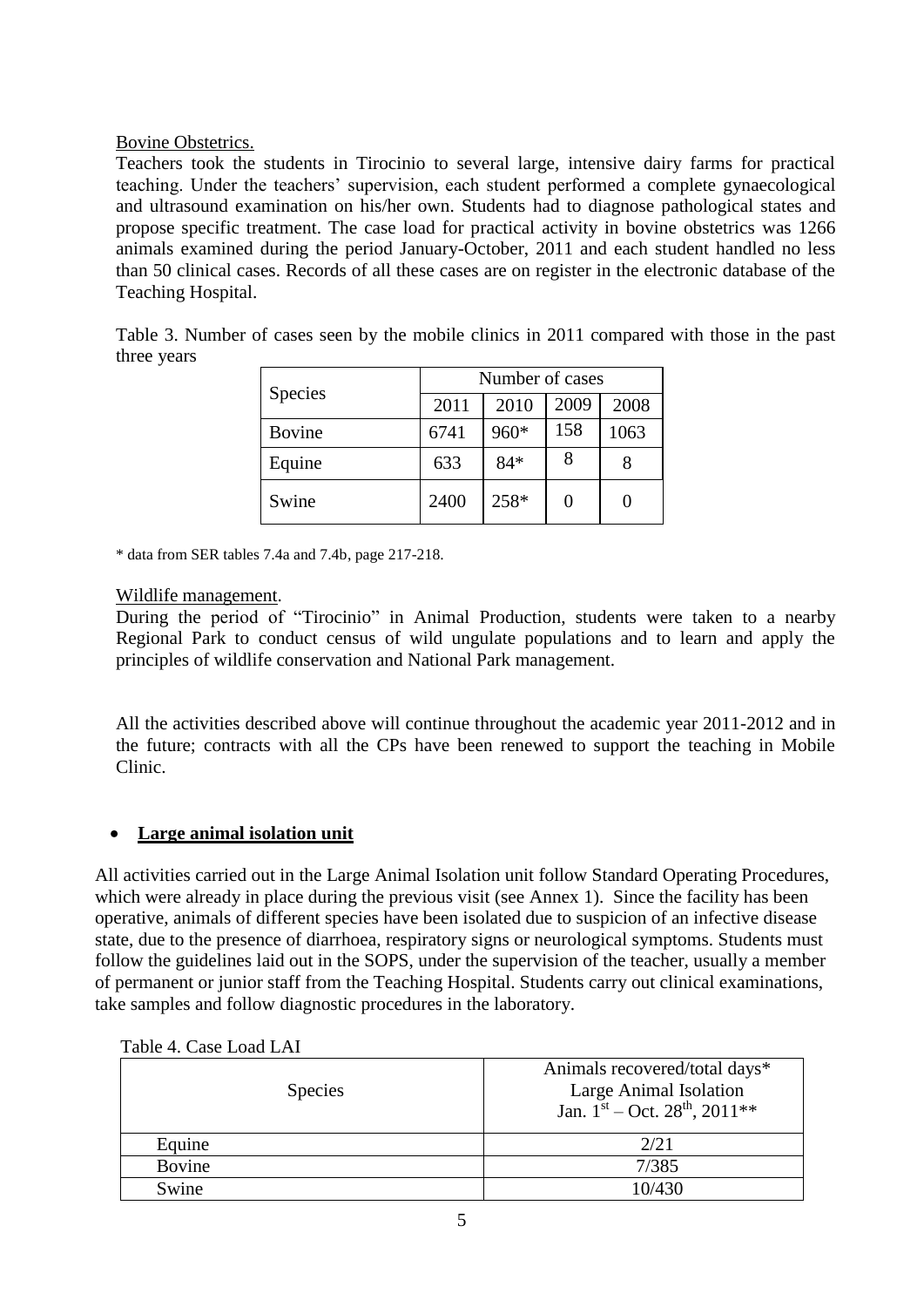\* total days refer to the number of animals recovered multiplied by the days

\*\* The Case Load for 2010 is not available because LAI activity started on Jan 1st, 2011

Students must assist animals in the LAI unit. Along with providing specific therapy (sub-cutaneous, intramuscular, intravenous injections), they are also responsible for administering supportive care (fluido-therapy, oral re-hydration, artificial milk for calves, etc.) 2-3 times daily. To improve the numbers of LAI clinical cases (Table 4) the VTH is proposing agreements with cattle farms in the territory for the hospitalisation-isolation of calves affected by infectious diseases of the respiratory and gastro-intestinal apparatuses. Farmers can request pick-up of sick calves with the Faculty Van at no charge. Each animal is admitted to the LAI unit and clinical records for the different clinical disciplines are opened (Internal Medicine, Animal Reproduction, Surgery, Radiology, Pathological Anatomy, Parasitology, Animal Husbandry, etc). Once diagnosis has been made, animals are moved to stalls and managed accordingly. Animals are discharged and taken back to the farm.

The scope of this service, which is economically advantageous for farmers, is to allow students to manage clinical problems in bovine neo-natology and to obtain day-1 skills in large animal emergency medicine and management of large animal isolation.

The activities and procedures that students must follow are described in the annex "Neonatology and Calf healthcare".

#### **Teaching equine surgery and medicine**

### **Case load and teaching activity in Equine Medicine and Surgery**.

The case load, during the period January  $1<sup>st</sup>$  - October 31 $<sup>st</sup>$  2011, concerning the horses admitted</sup> to the University of Parma VTH is reported in table 5.

|        |                         | Clinical cases |                    | Surgical cases |
|--------|-------------------------|----------------|--------------------|----------------|
|        | January $1st$ - October | 2010*          | January $1st$      | 2010*          |
|        | $31st$ , 2011           |                | - October          |                |
|        |                         |                | $31^{\rm st} 2011$ |                |
| Equine | 245                     |                |                    |                |

Table 5. Case Load Equine Surgery and Medicine

\*these numbers are different than those reported in the SER for 2010, as they do not include equine Obstetrics and Animal Reproduction.

As reported previously, there are also 2 stallions and 5 mares permanently housed at the Faculty for teaching purposes, including activity in Anatomy, Physiology and for allowing students to carry out non-invasive clinical procedures.

In order to increase case load and hands-on experience in Equine Medicine and Surgery, the faculty has stipulated a contract with the nearby slaughterhouse to carry out practical teaching activity on horses destined for slaughter and that are temporarily housed in the abattoir's stalls. A new chute has recently been acquired by the Faculty to allow students to carry out basic clinical examination in safety. Practical activity on these horses is carried out by students of  $3<sup>rd</sup>$ , 4<sup>th</sup> and those involved in "Tirocinio" and include several disciplines, in order to guarantee a multi-disciplinary approach (Internal Medicine, Surgery, Radiology, Obstetrics and Animal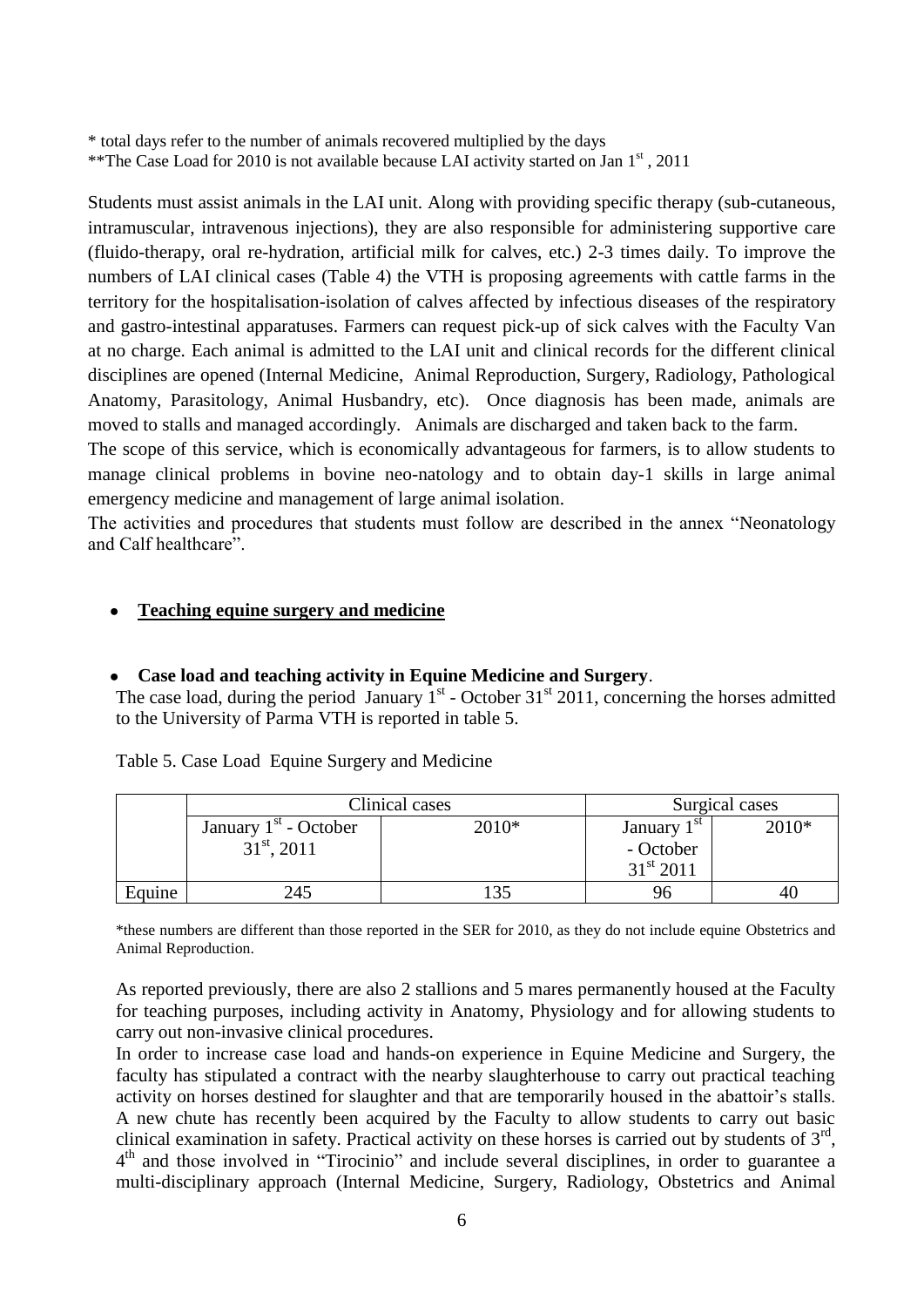Reproduction, Parasitology, Infectious Diseases, Animal Production, Pathological Anatomy). The schedule of activities for the academic year 2011-12 is attached as Annex 2.

The Faculty has also reached an agreement with a large, private clinic for equine medicine and surgery located approximately 10 km from Parma (Equitecnica E.C.S.N.C., Noceto, Parma. Head Clinician Dr. Sergio Orsi).

Activity in this clinic is limited to the students involved in "Tirocinio" who have to spend 1 week at the clinic and carry out practical training under the supervision of Faculty teachers and their own clinic's practitioners. Planned training includes arthroscopy, orthopaedic diagnostics and surgery, castrations, soft tissue surgery, equine sport medicine and management of colic. Students are directly involved in various rehabilitation activities and in post-op care. It is foreseen that approximately 600 horses/year will be admitted to the clinic.

#### **Necropsy**

During 2011, thanks to the newly renovated necropsy room, the number of necropsies carried out on both small and large animals for teaching purposes has generally increased (see Table 6). Indeed, the presence of an electric hoisting device that allows quick and safe transfer and positioning of large animals onto a self-propelled electric necropsy table, has allowed us to carry out more necropsies on adult cattle and horses.

3<sup>rd</sup> year students (during Path Anatomy I and II), students in "Tirocinio" and students who have chosen the elective subject "Internal Medicine and Surgery, have all been able to perform directly, under teacher supervision, the necropsy of :

- dogs and cats (usually from the VTH or the municipal shelter; euthanized or deceased due to  $\bullet$ non zoonosic pathologies)
- calves/cattle
- pigs
- horses

Students must operate themselves the necropsies, record gross pathology and formulate a diagnosis. Students must compile an autopsy report.

There is also a video recording system that allows the teachers to project the autopsy in real time in order to guide the students in their activity and to show necroscopic techniques in greater detail. These recordings can also be shown during theoretical classes, allowing further discussion of the case.

The facility also has four large stainless steel tables for examination of organs from large animals (cattle, pig, horse), collected at the local slaughterhouses and for necropsy of companion animals.

New instruments include a suspended scale for weighing large animal cadavers, an electrical saw in steel for reducing larger biological samples and bone, a chain-saw, a cordless electrical oscillating saw for opening companion animal skulls, a microchip reader and a metal detector for the search for foreign objects. Cases of forensic medicine of animals shouted are also investigated by X-ray with the aim of determining the presence of bullets and hard tissue lesions.

A recent agreement has been reached with a local company which disposes of horse cadavers assuring the consignment of horse cadavers for practical teaching activity.

There is no question that the recent renovation of the facility and the addition of new instruments have improved the quality of practical teaching in this important discipline. Students are now able (and obliged) to complete a self-evaluation form at the end of each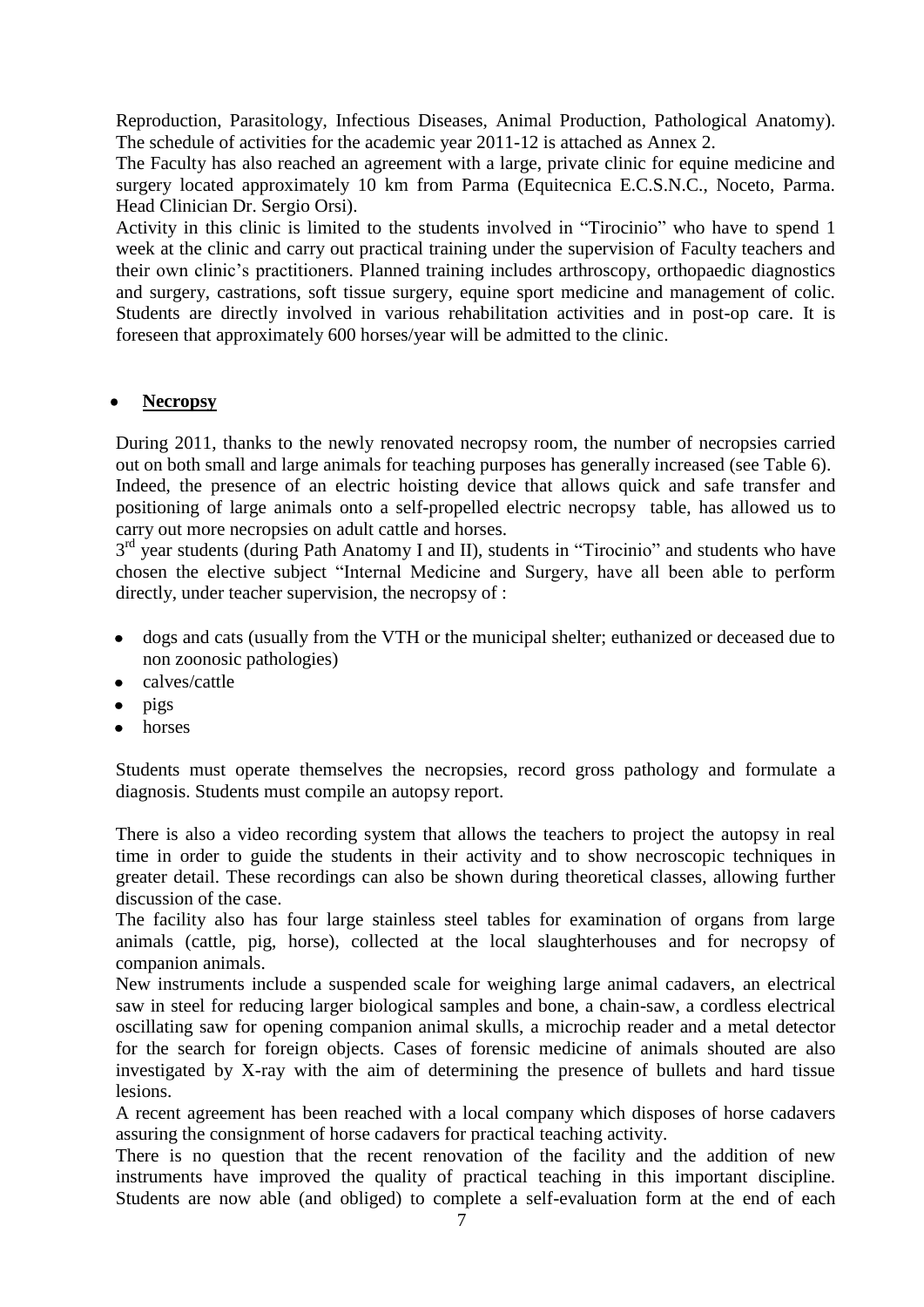practical, where he/she must indicate the gross lesions observed and to formulate a presumptive diagnosis

Table 6. Necropsy

#### **NECROPSIES 2008-2011 (as of 31/10/2011)**

| <b>SPECIES</b>   | 2008           | 2009 | 2010 | 2011     |
|------------------|----------------|------|------|----------|
| <b>DOG</b>       | 55             | 66   | 26   | 50       |
| <b>CAT</b>       | 14             | 22   | 17   | 62       |
| <b>PIG</b>       | 57             | 45   | 44   | 71       |
| <b>HORSE</b>     | 1              | 1    | 2    | 4        |
| <b>SHEEP</b>     | 1              | 6    | 0    | $\Omega$ |
| <b>CATTLE</b>    | 31             | 63   | 55   | 38       |
| <b>RABBIT</b>    | $\overline{2}$ | 1    |      | 0        |
| <b>WILD BOAR</b> | 0              | 1    | 0    | $\theta$ |
| <b>HARE</b>      | 0              | 1    | 0    |          |
| <b>DEER</b>      | 0              | 0    | 0    |          |
| <b>Total</b>     | 161            | 206  | 145  | 226      |
| <b>POULTRY</b>   | 103            | 153  | 151  | 191      |

|                | <b>CONDEMNED ORGANS* FROM SLAUGHTERHOUSE 2007-2011 (as of</b> |        |        |        |        |  |  |  |  |
|----------------|---------------------------------------------------------------|--------|--------|--------|--------|--|--|--|--|
| 31/10/2011)    |                                                               |        |        |        |        |  |  |  |  |
| <b>SPECIES</b> | 2007                                                          | 2008   | 2009   | 2010   | 2011   |  |  |  |  |
|                | kgs.                                                          | kgs.   | kgs.   | kgs    | kgs    |  |  |  |  |
| PIG            | 1763,7                                                        | 1425,0 | 1239,0 | 722,5  | 892,0  |  |  |  |  |
| <b>HORSE</b>   | 1694,0                                                        | 2210,0 | 1962,0 | 789,0  | 1516,0 |  |  |  |  |
| <b>CATTLE</b>  | 2794,0                                                        | 3369,5 | 1914,0 | 666,0  | 1160,5 |  |  |  |  |
|                | 6251,7                                                        | 7004,5 | 5115,0 | 2177,5 | 3568,5 |  |  |  |  |

**\* Isolated organs from** livestock slaughtered animals (mostly heart, lung, thyroid, diaphragm, liver, spleen, kidney and adrenals, mammary gland, testes, uterus and ovary, equine legs while less fore stomach, stomach, intestine, pancreas, equine and swine brains.)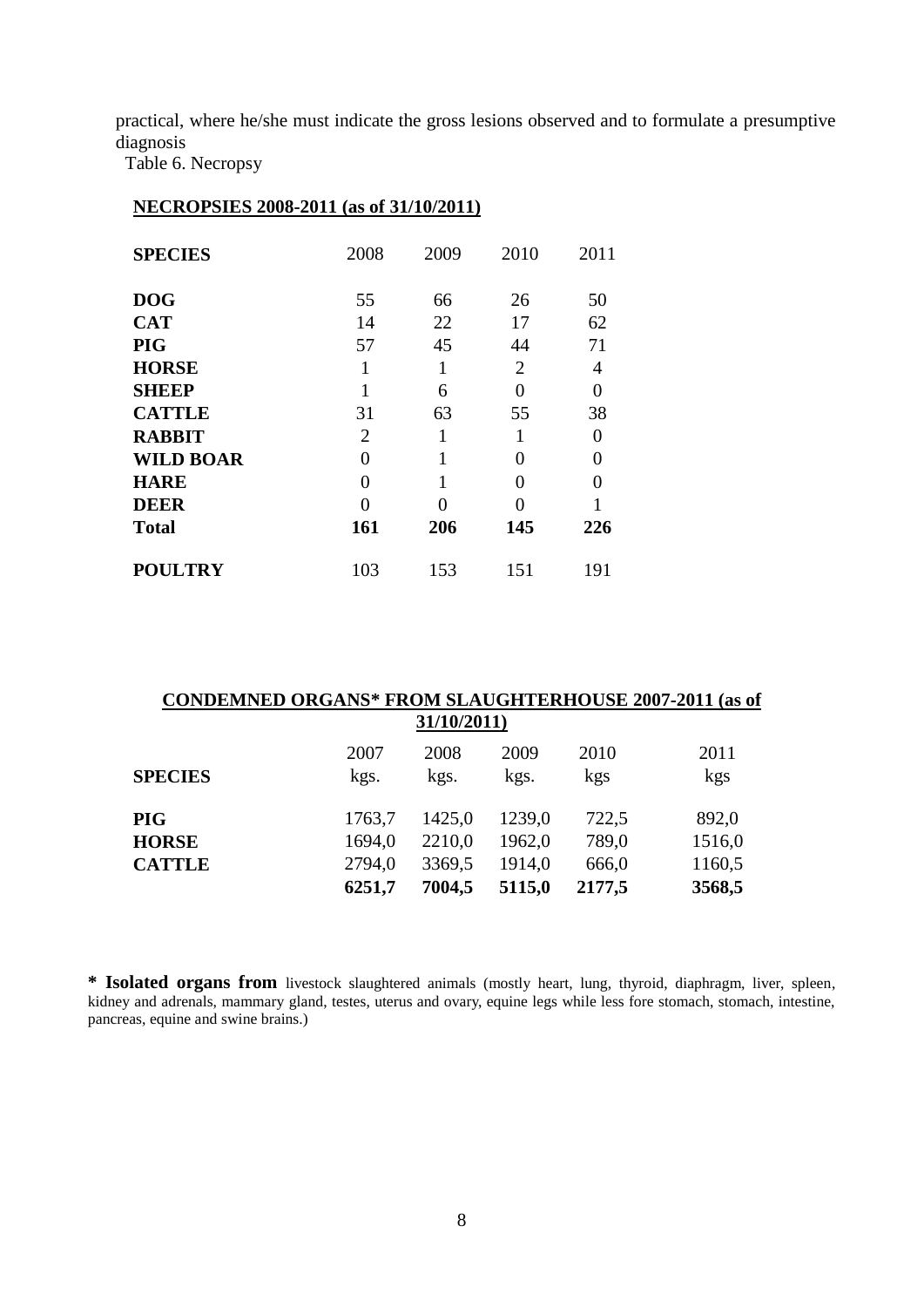#### **MINOR POINTS RAISED BY THE EAEVE COMMISSION**

#### **Organisation**

*"The number of committees of the FMV seems excessive. We recommend to evaluating their well functioning and that their roles are well established with no ill defined limits of actions"*

The faculty has decided to combine several committees in order to decrease their number and to re-define their aims and goals. It should be noted that the activity of a new Commission for the External Relations includes Internationalization and Relations with the local territory. Furthermore, the Commission for  $1<sup>st</sup>$  year entrance examination for the degree course in Veterinary Medicine includes the Commission for Italian language for foreign students that will be established annually before  $1<sup>st</sup>$  year entrance examination starts.

| <b>Previous Commissions (SER 2010)</b>          | <b>Current Commissions (2011)</b>               |
|-------------------------------------------------|-------------------------------------------------|
| The Faculty Committee                           | The Faculty Committee                           |
| The Committee for the preparation of            | The Committee for the preparation of EAEVE      |
| <b>EAEVE</b> visit                              | visit                                           |
| The ERASMUS-SOCRATES Commission                 | The ERASMUS-SOCRATES Commission                 |
| (LLP/ERASMUS programs)                          | (LLP/ERASMUS programs)                          |
| The Postgraduate Education Commission           | The Postgraduate Education Commission           |
| The Continuing Education Commission             | The Continuing Education Commission             |
| The Commission of Internationalization          | The Commission for the External Relations       |
| The Commission for the Relations with the       | The Tutorage Commission                         |
| local territory                                 |                                                 |
| The Tutorage Commission                         | The professional training "TIROCINIO"           |
|                                                 | Commission                                      |
| The professional training "TIROCINIO"           | The Commission for the evaluation of facilities |
| Commission                                      | for extramural activity                         |
| The Commission for the evaluation of            | The Commission for $1st$ year entrance          |
| facilities for extramural activity              | examination for the degree course in            |
|                                                 | Veterinary Medicine                             |
| The Commission for $1st$ year entrance          | The Commission for Student's Career             |
| examination for the degree course in            |                                                 |
| Veterinary Medicine                             |                                                 |
| The Commission for Italian language for         |                                                 |
| foreign students                                |                                                 |
| The Commission for Student's Career (1st        |                                                 |
| year)                                           |                                                 |
| The Commission for Student's Career $(2nd-5th)$ |                                                 |
| year)                                           |                                                 |

Table 7. Previous and current faculty committees.

*"The group of PhD's and post-doc's has no formal organization. Such organized structure would be useful for better recognition of their rights and concerns.*

The University Regulations do not foresee a formal organization for PhD's and post-doc's; however, there is a National Association of PhD's. Furthermore, PhD's representatives are present at Department level.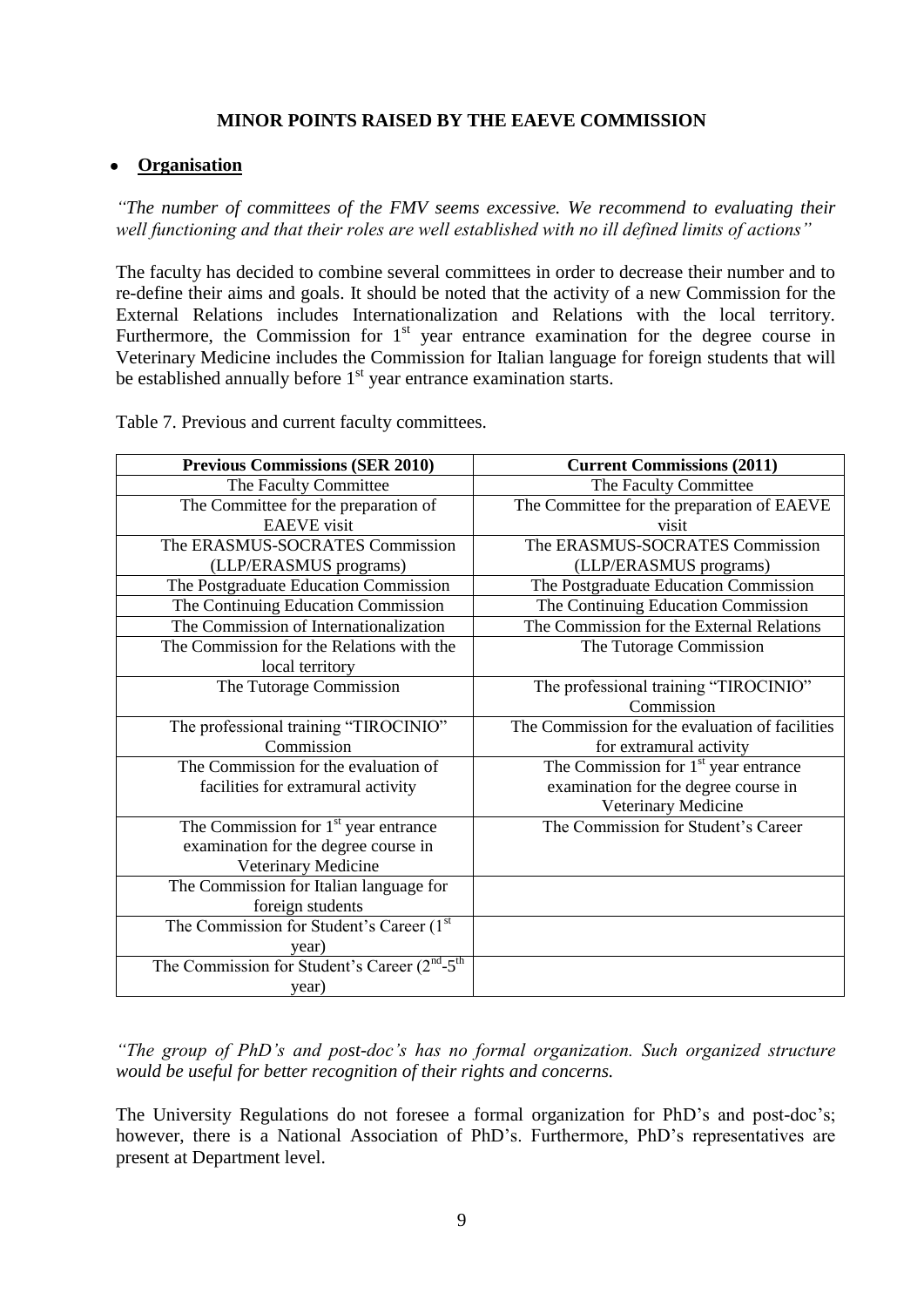#### **Basic Sciences**

*"The theoretical load in some disciplines is very high. Examples of this are Pathology, including General Pathology and Anatomic Pathology with 216 hours of lectures. The introduction of some subjects such as cell culture pathology explains why the number of teaching hours is so high."*

In respect to the EAEVE Team's suggestions, the Practical Activity in Pathology including the courses of General Pathology, Animal Physiopathology, Veterinary Immunopathology (2° year/2° sem.) and of Anatomical Pathology (3° YEAR) has been increased from 135 to 158 hours reaching a 45% of the total hours. The practicals on cell culture have been replaced by practical activity on physiopathology.

―*Teaching staff of Basic Subjects and Sciences seems to be very motivated and well prepared. It was clear that all teachers make the best they can out of the teaching material of animal origin available, which, is some cases, referring to the standards of the approved schools in Europe, has been judged by the Team as still insufficient. As will be stated in more detail in chapter 7, cadavers for use in Anatomy and Anatomical Pathology are scarce, especially equine and companion animals"*

The number of cadavers for practical teaching in Anatomy from January to October 2011 is confirmed as that reported in the SER. Teachers now organize practical teaching on live animals, including cattle and horses. Cadaver numbers for Anatomical Pathology are reported in Table 6.

#### **Examination system**

*Pt. 5.2.2., p. 21 "Seen from an international point of view, it is more than unusual that students can retake examinations for an unlimited number of times."*

The EAEVE Team evaluated negatively the fact that students are able to sit each examination an unlimited number of times. The Faculty thoroughly agrees with the Team's observations. Indeed, on one hand the student becomes unmotivated and feels that he/she can continue procrastinating the moment of evaluation in a given subject; on the other hand, he/she deviates irreparably from the formal educational track which was ideally developed to guarantee a sequence of knowledge, competencies and study.

Even though the Ministry for University and Research (MIUR) is responsible for defining how examinations are organized, the U of Parma Veterinary faculty feels that the measures described below (**Admission and Enrolment**) can assist the student in facing final exams with the right motivation, preparation and tranquillity, immediately following the end of term.

#### **Admission and enrolment**

*Pt. 9.1, p.28 "In the year 2009/2010 the number of off-course students was 134 in a total of 455 (29,4%). Repeaters were 124 (27,3%). Altogether, repeaters and off-course represent 56% of the total of students enrolled."*

During the current academic year there has been a stabilisation of repeaters and off course students, with no ulterior rise in percentages.

Below, we report the measures taken and that will be taken to reduce these percentages.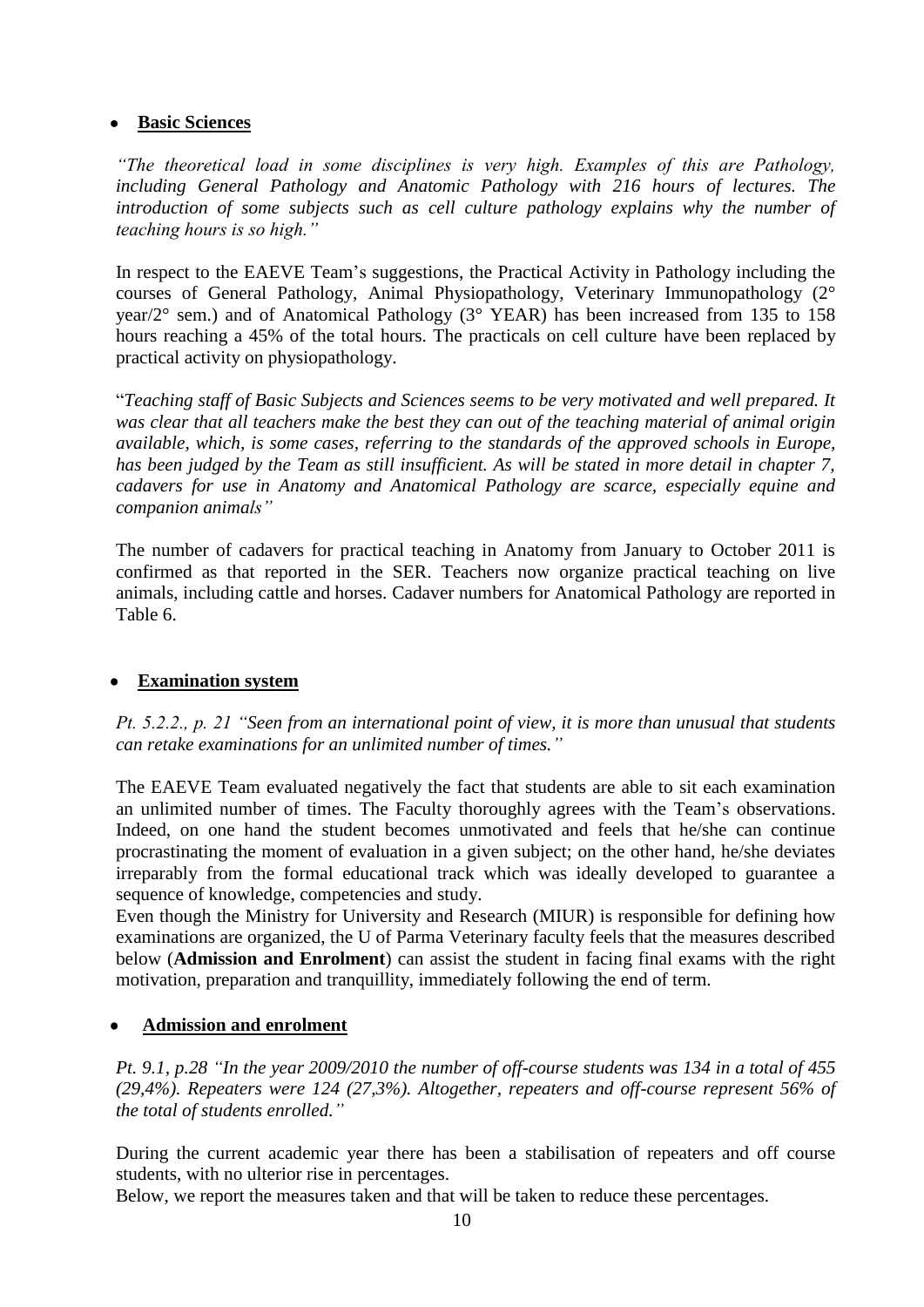The presence of repeaters and off-course students is due to several factors that the **Pedagogic/Educational Committee** has identified. The most important would appear to be the fact that many  $1<sup>st</sup>$  year students are unable to pass the requisite number of exams necessary to progress to the second year of the degree course. This is likely due to the heavy study load that the student must prepare (i.e. the entire course curriculum) and for which he/she is evaluated during the exam session. In order to make the evaluation process less demanding for both students and teachers, several solutions have been proposed and/or activated, as follows.

1 – The majority of courses are divided into modules with a specific number of ECTS assigned to each. These are usually taught by different teachers. Thus, where there is a clear distinction between subject matter and an aim towards progressive knowledge, the examination is divided into individual sessions regarding the specific module. When the student passes a given module, his/her knowledge of this part of the course will not be re-evaluated, thus allowing the student to study in a gradual, more in depth manner.

2 – Several teachers have also decided to carry out evaluation during practicals. The individual student's performance during laboratory work is evaluated at the moment that practicals are carried out and these marks are then integrated into the final examination, thus lightening the study load for the final exam. For example, through the use of hand-outs that must be completed by the student at the end of the practical session, the teacher is able to evaluate the student's learning abilities and understanding of a particular skill.

3 – It has also been proposed that teachers activate supervised work during practical activity that can be evaluated and taken into consideration for the final examination. Students will be divided into groups and, under the teacher's supervision, will be asked to solve specific problems. The students' reactivity, degree of interest and problem-solving abilities will be evaluated and his/her performance will be noted for consideration at the final examination. In this way, like above, each student will be evaluated during the course and not only at the final exam.

4 – In order to better understand the reasons why many students do not progress with their studies, repeaters and off-course students will be asked to complete a questionnaire prepared by the **Pedagogic/Education Committee**. Questionnaires will be sent, anonymously, to the Committee that will then evaluate the students' replies and develop further strategies to combat and, hopefully, eradicate the problem.

### **Academic and support staff training**

#### **Residencies in European Colleges**

*Pt. 10.3, p. 30. "Residency programmes should also be established and thereby further to increase the competence of the clinical services in VTH. This all would have a great impact on increasing the caseload, teaching and research activities.*

There are currently 6 European diplomates at the U of Parma Veterinary faculty: 3 in Porcine Health Management (ECPHM, Prof.s Borghetti, Corradi, Martelli), 1 in Bovine Health Management (ECBHM, Prof. Cavirani) and 2 in Veterinary Parasitology (EVPC, Prof.s Grandi and Kramer).

There are currently 4 Standard Residents and 1 Alternative Resident in ECPHM. Prof. Kramer has applied to the EVPC Education Committee for approval of a Standard Residency Training Programme in Veterinary Parasitology, which however will only be approved upon EAEVE approval of the faculty.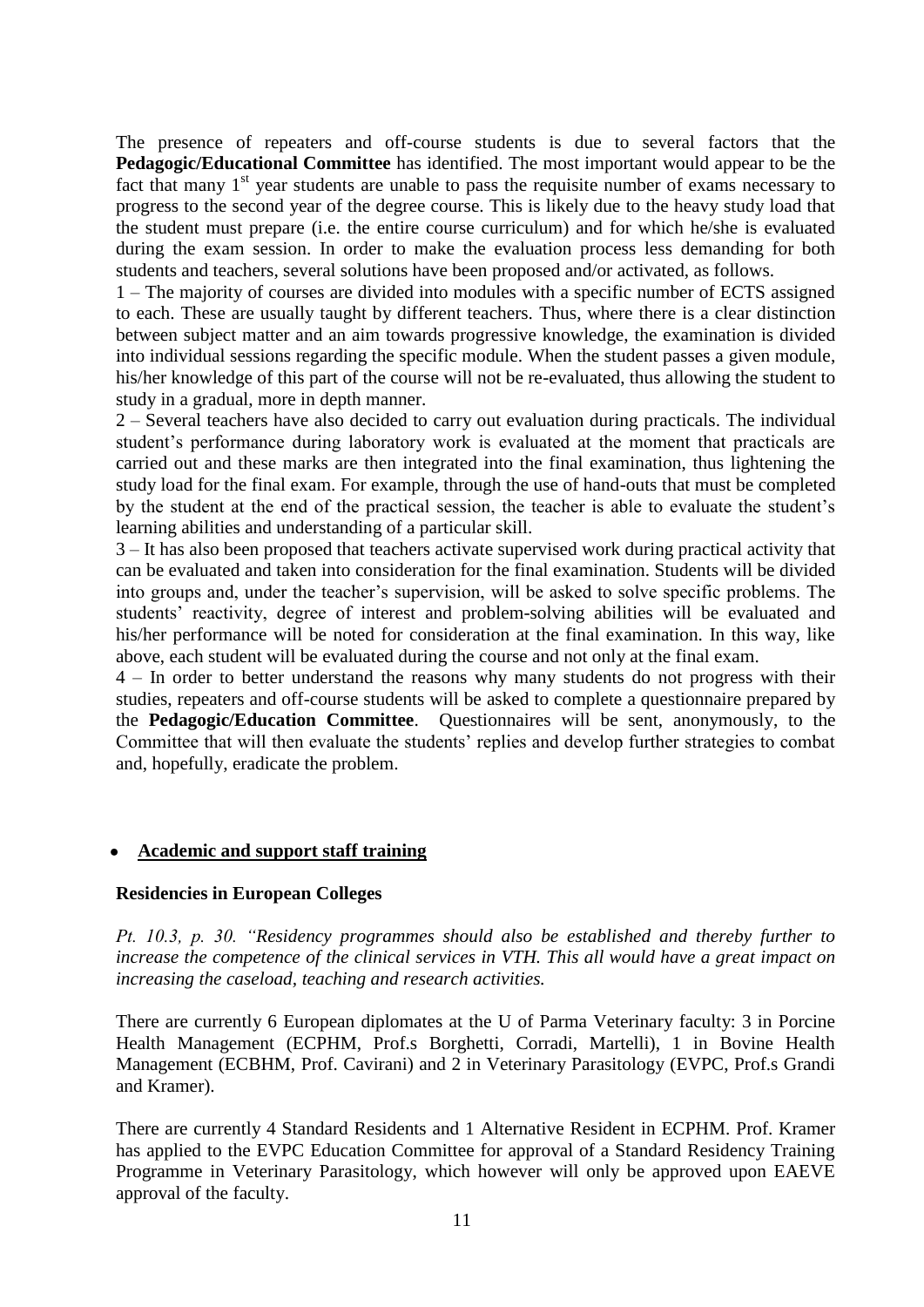There is currently 1 intern (Dr. Mavropoulou) who is carrying out an Alternative Training Programme in Veterinary Internal Medicine/CA (ECVIM/CA) under the supervision of ECVIM Diplomate Dr. Claudio Bussadori in Milan. Currently she is in residency program at the Faculty of Veterinary Medicine of the University of Cambridge (U.K.) under the supervision of prof. Michael Herrtage.

Two members of the junior staff in Animal Reproduction (Dott.ri Di Ianni e Bresciani) have begun alternative training programmes in Animal Reproduction at the University of Udine under the supervision of Prof. Giuseppe Stradaioli, diplomate of the European College of Animal Reproduction (ECAR).

There is currently 1 Research Assistant (Dr. Ezio Bianchi) who is carrying out an Alternative Training Programme in Veterinary Neurology (ECVN) under the supervision of ECVN Diplomate Prof. Gualtiero Gandini, at the University of Bologna.

In order to stimulate interest in Residency programmes, Prof. Martelli has organized a Symposium at the U of Parma Veterinary Faculty entitled "The Role of European Colleges in post-graduate education in Europe" that will be held on November 30th, 2011.

Finally, it has been proposed that access to research grants, job contracts, etc. for the clinical sciences and the Teaching Hospital is limited to those candidates interested in pursuing a Residency Programme. This policy has been applied recently to a post-doctoral grant which has been assigned for a Residency programme in Veterinary Surgery/sub-specialty Equine Surgery, to be carried out under the supervision of European ECVS/ES diplomate.

Concerning Support Staff training, a further Continuing Education course has been organized on Bio-security and Biological Risk.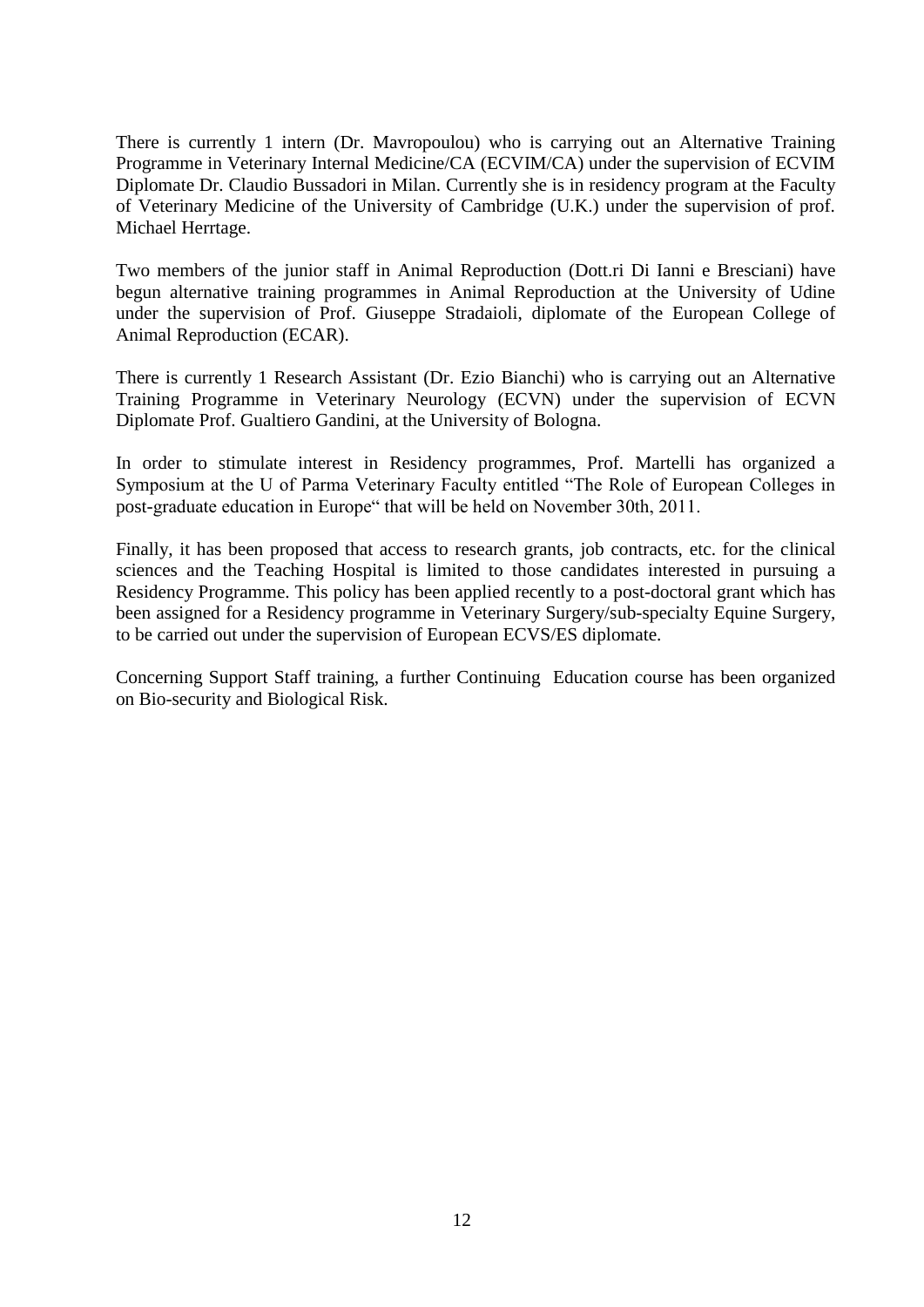# **ANNEX 1**

#### **SCHEDULE FOR ROTATION IN EQUINE MEDICINE AND SURGERY AT THE PRE-SLAUGHTER STALLS AT THE MUNICIPAL SLAUGHTERHOUSE**

| DAY OF THE<br><b>WEEK</b>          | <b>TIME</b>       | <b>N. OF HORSES</b>                                                                                 | <b>ACTIVITY</b>                                                                                                                                 | <b>HEAD TEACHER</b><br>(SUBSTITUTE) | <b>TEACHER ON</b><br><b>DUTY</b><br>(SUBSTITUTE) | <b>TECHNICIAN</b><br><b>ON DUTY</b> | <b>STUDENTS ON</b><br><b>DUTY</b>                                         | <b>DATES</b> | <b>STUDENTS'</b><br><b>NAME</b> |
|------------------------------------|-------------------|-----------------------------------------------------------------------------------------------------|-------------------------------------------------------------------------------------------------------------------------------------------------|-------------------------------------|--------------------------------------------------|-------------------------------------|---------------------------------------------------------------------------|--------------|---------------------------------|
| MONDAY (arrival in 14.00<br>stall) |                   | 4-6 HORSES                                                                                          | <b>SELECTION OF</b><br><b>HORSES, BASED ON</b><br><b>BEAHAVIOR AND</b><br><b>PATHOLOGY</b>                                                      | see daily schedule                  | see daily schedule                               | see daily<br>schedule               | 5th year students<br>clinical rotations                                   |              | see daily schedule              |
|                                    | <b>MORN</b>       | <b>Transfer</b><br>students/teachers to<br>the slaughterhouse<br>with PPDs and<br>examination, etc. | Identification of horses.<br>general physical<br>examination, evaluation of<br>instruemnts for clinical general conditions, vita<br>signs, etc. |                                     |                                                  |                                     |                                                                           |              |                                 |
|                                    |                   |                                                                                                     | admission to the VTH,<br>registration clinical<br>records                                                                                       |                                     |                                                  |                                     | 5th year students<br>clinical rotations                                   |              |                                 |
| <b>TUESDAY</b>                     |                   |                                                                                                     | collection of nasal, clitorial<br>and prepuzial swabs for<br>microbiological tests                                                              |                                     |                                                  |                                     |                                                                           |              |                                 |
|                                    |                   |                                                                                                     | collection of feacal<br>samples for<br>parasitological evaluation                                                                               |                                     |                                                  |                                     |                                                                           |              |                                 |
|                                    |                   |                                                                                                     |                                                                                                                                                 |                                     |                                                  |                                     |                                                                           |              |                                 |
|                                    | <b>AFTER</b><br>N |                                                                                                     |                                                                                                                                                 |                                     |                                                  |                                     |                                                                           |              |                                 |
|                                    |                   |                                                                                                     |                                                                                                                                                 |                                     |                                                  |                                     |                                                                           |              |                                 |
|                                    |                   |                                                                                                     |                                                                                                                                                 |                                     |                                                  |                                     |                                                                           |              |                                 |
| DAY OF THE<br><b>WEEK</b>          | <b>TIME</b>       | <b>N. OF HORSES</b>                                                                                 | <b>ACTIVITY</b>                                                                                                                                 | <b>HEAD TEACHER</b><br>(SUBSTITUTE) | <b>TEACHER ON</b><br><b>DUTY</b><br>(SUBSTITUTE) | <b>TECHNICIAN</b><br>ON DUTY        | <b>STUDENTS ON</b><br><b>DUTY</b>                                         | <b>DATES</b> | <b>STUDENTS'</b><br><b>NAME</b> |
|                                    |                   |                                                                                                     | evaluation general<br>condtions and vital signs                                                                                                 | see daily schedule                  | see daily schedule                               | see daily<br>schedule               | 5th year students<br>in clinical and<br>animal production<br>rotations    |              | see daily schedule              |
|                                    | <b>MORN</b>       |                                                                                                     | surgery                                                                                                                                         |                                     |                                                  |                                     | 5th year students                                                         |              |                                 |
|                                    |                   |                                                                                                     | radiology                                                                                                                                       |                                     |                                                  |                                     | clinical rotations<br>5th year students                                   |              |                                 |
| WEDNESDAY                          |                   |                                                                                                     | evaluation BCS                                                                                                                                  |                                     |                                                  |                                     | clinical rotations<br>5th year students<br>animal production<br>rotations |              |                                 |
|                                    |                   |                                                                                                     |                                                                                                                                                 |                                     |                                                  |                                     |                                                                           |              |                                 |
|                                    | <b>AFTER</b><br>N |                                                                                                     | practicals obstetrics                                                                                                                           |                                     |                                                  |                                     | 4th year<br>students/PhDs/<br>5th year students<br>clinical rotations     |              |                                 |
|                                    | <b>MORN</b>       |                                                                                                     | discharge of patients,<br>closing of clinical<br>records/compilation<br>modello IV                                                              |                                     |                                                  |                                     | 5th year students<br>clinical rotations                                   |              |                                 |
| THURSDAY                           | $7,30-$<br>8,00   |                                                                                                     | slaughter and necropsy                                                                                                                          |                                     |                                                  |                                     | 5th year students<br>clinical rotations                                   |              |                                 |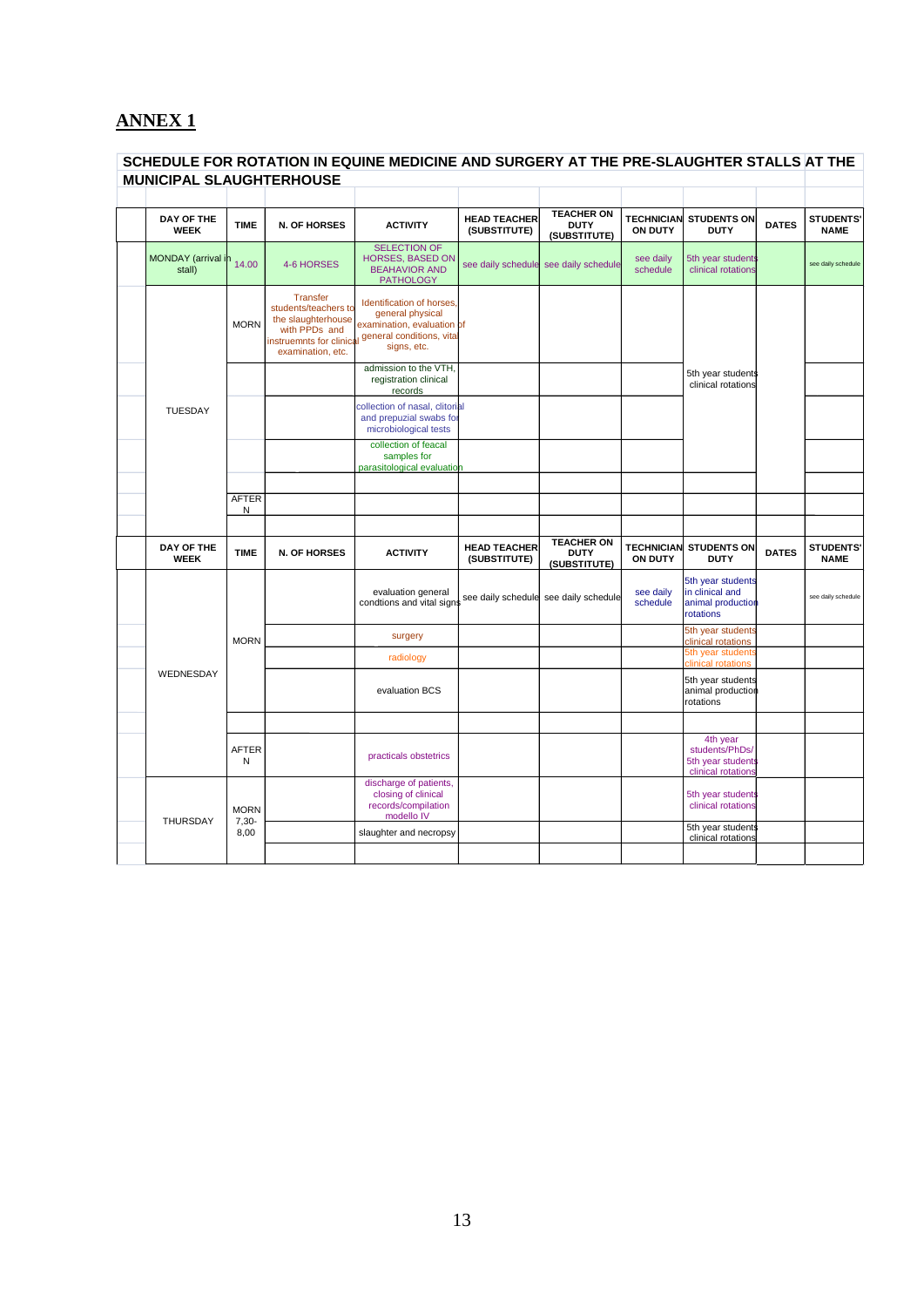# **ANNEX 2**

| <b>PROTOCOL CALF HEALTHCARE AND NEONATALOGY</b> |                      |                                                                                                           |                      |                                 |                               |                  |                            |  |  |
|-------------------------------------------------|----------------------|-----------------------------------------------------------------------------------------------------------|----------------------|---------------------------------|-------------------------------|------------------|----------------------------|--|--|
|                                                 |                      |                                                                                                           |                      |                                 |                               |                  |                            |  |  |
| day of the week                                 | number of<br>animals | activity                                                                                                  | staff member on duty | support staff<br>member on duty | assistants                    | date<br>(fromto) | name of student<br>on duty |  |  |
|                                                 | variable             | Transport from fram to OVUD                                                                               | see daily schedule   | see daily schedule              | 5th year student              |                  |                            |  |  |
|                                                 |                      | Admittance to OVUD,<br>recovery in LAI unit - opening<br>clinical records                                 |                      |                                 | 5th year student              |                  |                            |  |  |
| day 1                                           |                      | general physical examination,<br>specialist visits in Infectious<br>Diseases, Surgery and<br>Parasitology |                      |                                 | 5th year student,<br>students |                  |                            |  |  |
|                                                 |                      | radiology                                                                                                 |                      |                                 | 5th year student,<br>students |                  |                            |  |  |
|                                                 |                      | clinical examintion/vital signs,<br>etc                                                                   |                      |                                 | 5th year student,<br>students |                  |                            |  |  |
| day 1                                           |                      | therapy                                                                                                   |                      |                                 | 5th year student,<br>students |                  |                            |  |  |
| following days                                  |                      | DURING RECOVERY, ALL ACTIVITIES REGRDING MONITORING AND CONTROL OF ANIMASL WILL BE REPEATED               |                      |                                 |                               |                  |                            |  |  |
|                                                 |                      | Transport of cadavers to Path<br>Anatomy                                                                  |                      |                                 | 5th year student,<br>students |                  |                            |  |  |
|                                                 | in case of death     | carcass disposal                                                                                          |                      |                                 | 5th year student,             |                  |                            |  |  |
|                                                 |                      | completion of clinical records                                                                            |                      |                                 | students                      |                  |                            |  |  |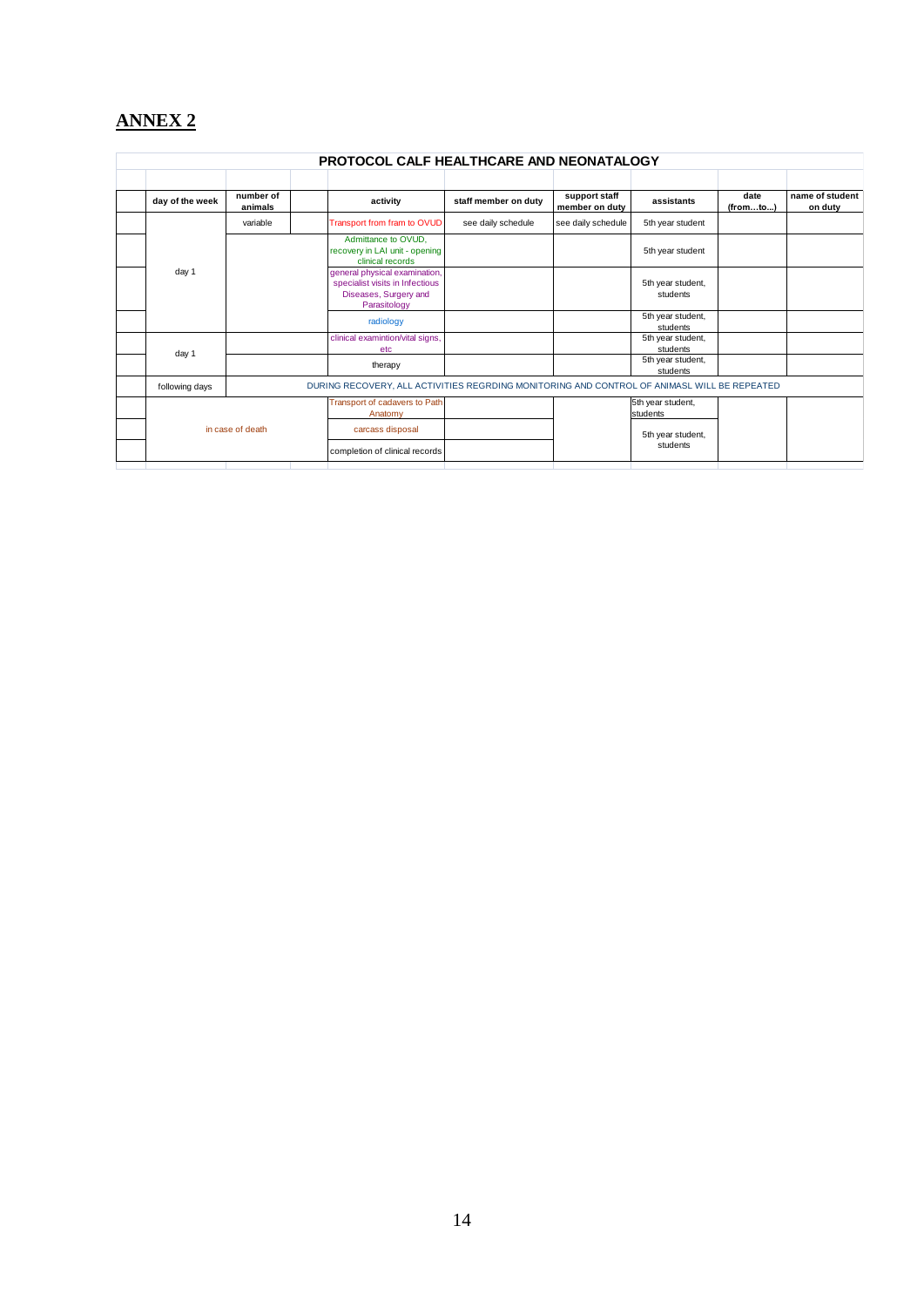#### **ANNEX 3**

# **Standard Operating Procedures (LAI)**

#### **For Students**

#### LARGE ANIMAL ISOLATION– PROTOCOLS

1. Do not wear the same shoes or coveralls used in the main Animal hospital!

2. To enter stall: you need Isolation overboots, Isolation coveralls, 2 pairs of gloves - USE ALL FOOTBATHS.

3. Thermometer and stethoscope are stored in the anteroom. Clean them with Disinfectant after use. Be sure thermometer is clean before replacing in holder.

4. All persons working in the area are responsible for maintaining the cleanliness of the facility. AVOID CONTAMINATING the ANTEROOM with straw/manure. Change footbaths regularly.

5. Students are responsible for feeding patients in Isolation.

6. Students are responsible for maintaining the cleanliness of the anteroom: clean counter  $\&$ doorknob, change footbaths twice daily & when needed.

7. Uncontaminated waste (fluid boxes etc) can be disposed of in the garbage can in the Isolation ante room.

8. Food Animal Isolation is cleaned daily by the barn staff at the end of the work day. Staff should dress according the protocols already listed. If the animal is suffering from a level 3 pathogen all waste material must be placed in biohazard bins and disposed of as biological waste. All other waste must be removed for composting.

9. Do not bring equipment from the main hospital unless necessary. Check with the Food Animal staff for items that may be needed. Leave items in the anteroom - do not bring them back into the barn.

10. Do NOT return medications/fluids from Isolation to the Pharmacy.

11. How to use Disinfectant

- Use all times in Isolation for routine disinfection
- Footbaths, use Disinfectant—change footbaths at least twice daily and when needed!

12. Samples for Clin Pathology should be correctly labelled with case #, client name, date, (& time of collection for fecal samples), then placed in a ziplock bag and marked with a red dot.

13. Food and beverages are absolutely prohibited as is chewing gum.

14. When leaving Isolation:

Remove outer pair of gloves prior to leaving stall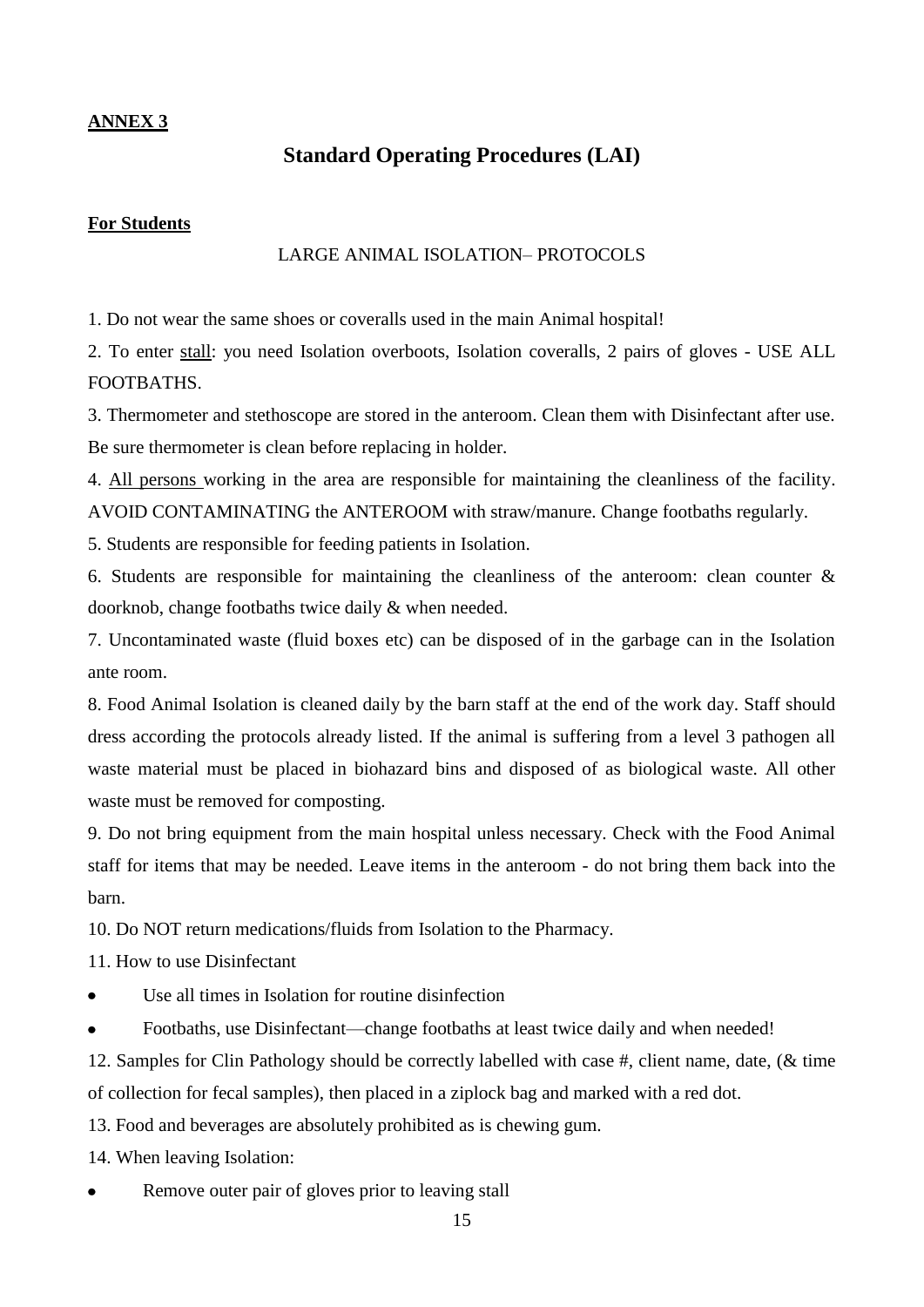- Scrub rubber boots in footbath  $\bullet$
- Remove boots  $\bullet$
- Remove Isolation coveralls  $\bullet$
- Remove 2nd pair of gloves  $\bullet$
- WASH HANDS Before leaving the Isolation facility  $\bullet$
- Dip footwear in footbath prior to leaving the Isolation area  $\bullet$
- 15. Procedure for preparing Isolation for a patient:
- Bed stall (use 1 cart of shavings unless otherwise specified: Isolation boots, coveralls, and gloves are required)
- Fill water tub
- Feed if appropriate
- Make sure anteroom is stocked
- Set up footbath with Disinfectant
- A sign should be placed on the door documenting the presumptive diagnosis.
- When ever possible, animals should be unloaded directly from the isolation stall.
- Animals may not enter the main clinic or chute complex.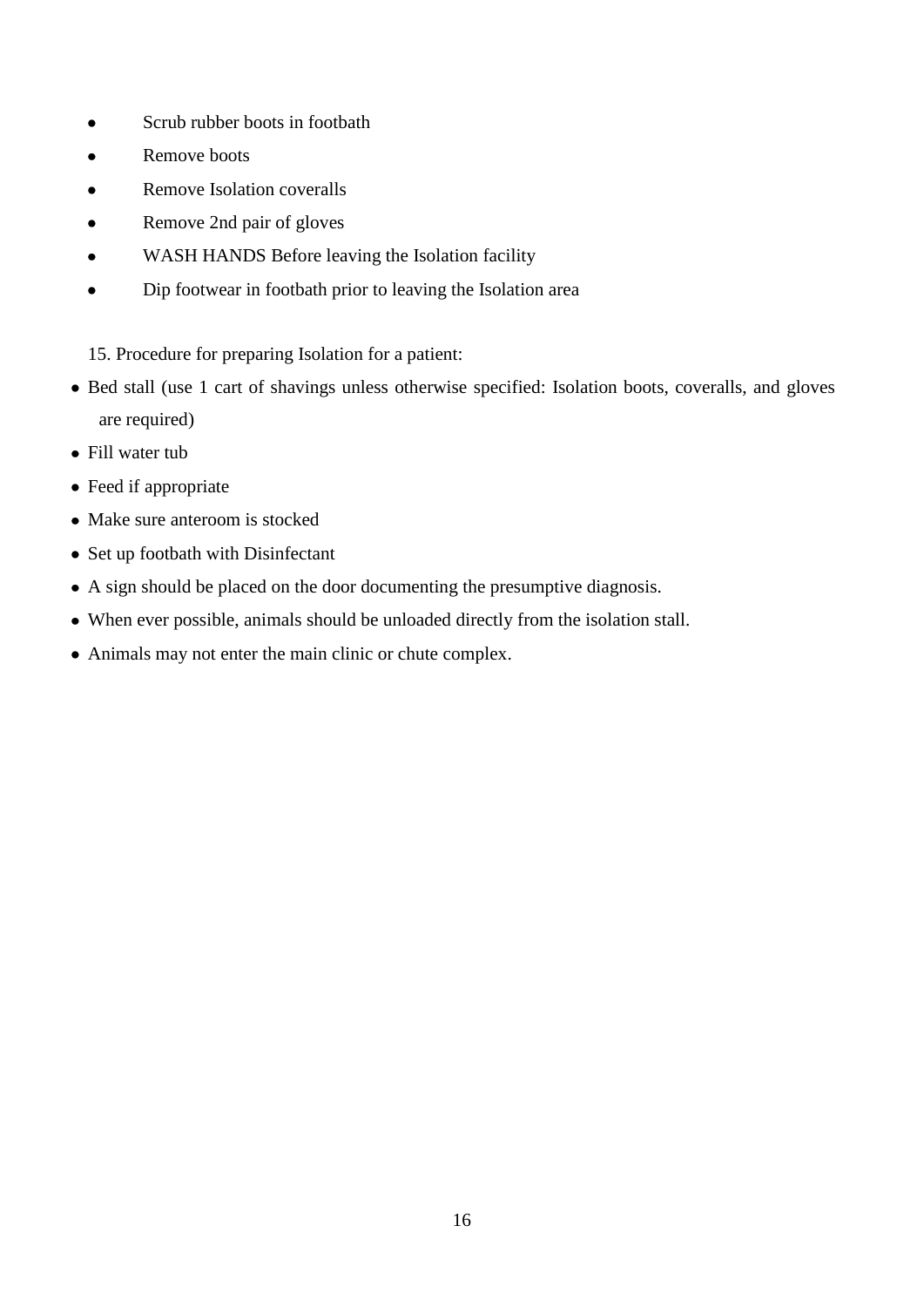#### BOVINE ISOLATION PROCEDURES

**I.** No bovine should be unloaded without first having been admitted at reception. The calf should be unloaded in the chute complex directly onto a calf cart. If there is any suspicion whatsoever regarding enteritis the calf should be moved to the bovine ward. The cart and any areas contaminated during transport must be washed and disinfected

**II.** In addition to normal attire, anyone working in the bovine ward must wear a disposable barrier gown, two pairs of gloves and plastic over boots. No equipment may be brought into the ward and no equipment may leave including patient records and pens.

**III.** Eating (including chewing gum) is expressly forbidden. In addition, do not put anything in your mouth while in the bovine Ward.

**IV.** When you leave the scours ward, remove one pair of gloves and the gown. Then remove the over boots and dispose of the gloves. Finally, thoroughly wash your hands at the foot operated sink.

**V.** Each bovine is assigned its own stall. If possible, avoid placing calves from different source farms in adjacent stalls. Each calf is assigned a milk bottle and nipple on arrival in the ward. They should be labelled with a "white tape" marker

**VI.** Use only thermometers and stethoscopes from the calf scours ward. Equipment should be washed and sprayed with Disinfectant after use.

**VII.** Full garbage bags from the scours ward should be placed in a clean "Biohazard bag" and disposed of appropriately. Any equipment to be returned to central supply should be washed, sprayed with Disinfectant and placed in a "Biohazard bag".

**VIII.** Do not reach for anything clean (syringe boxes, cupboards, etc.) with dirty hands or gloves. Try to have everything ready prior to a procedure; or remove dirty gloves, get items needed and put on a new pair of gloves.

**IX.** Wash hands before, after, and between animals and before leaving the room (avoid spreading contamination!).

**X.** If you should develop diarrhea while working in the scours ward, immediately contact the